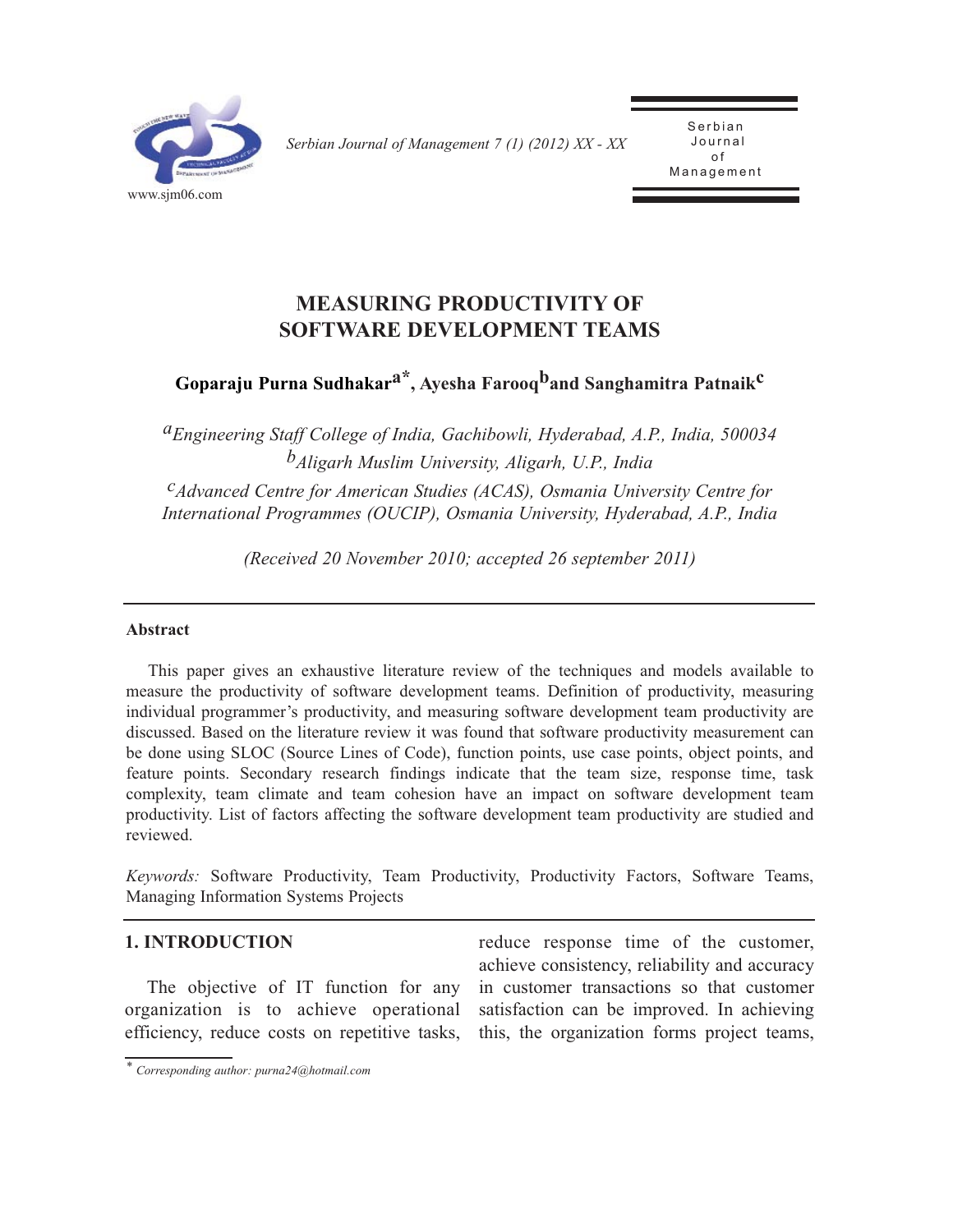cross functional teams to meet the organizational objectives. More than 70% of the Fortune 500 organizations have teams in their organizations. Particularly software development is done by teams in organizations. Onsite, offshore teams, virtual teams, globally distributed teams, high performance teams, and self managed teams are some of the terminology we hear in software industry in current days. The objective of any software business organization is to achieve maximum team productivity to reduce costs and to increase profitability. With the advent of process maturity models such as CMMI and PCMM, software services organizations in Asian countries are even thriving for continuous improvement. The definition of productivity follows.

# **2. DEFINITION OF PRODUCTIVITY**

Traditionally Productivity can be defined as a ratio of output units produced to the input units of effort (Scacchi, 1995; Maxwell, 2001; Wagner & Ruhe, 2008a; Nwelih & Amadin, 2008). Output units can be the number of lines of source code and input units can be the person months of time. Traditionally the lines of code (LOC) or the Function Points are used for measurement of productivity in software development (Wagner & Ruhe, 2008a). According to Wagner and Ruhe (2008a), the number of lines of code written or the number of function points implemented per man hour by the developer is used as a measure of productivity. Previous software team productivity studies were conducted in organizations such as IBM, NASA, ITT, and HP. According to Nwelih and Amadin (2008), software productivity definition includes complexities of both software and people. According to them software productivity can be calculated by dividing software size with cost of development.

According to Card (2006), Productivity is defined as the ratio of outputs produced to the resources consumed.

Earlier researchers like Albrecht (1979) have developed Function Points at IBM and Jones (1986) has studied the productivity and quality of the software projects. Jones (1986) work on productivity is published in his popular book Programming Productivity. Researcher Lakhanpal (1993) has studied the characteristics of groups and their impact on productivity (Wagner & Ruhe, 2008a). Study of software development team productivity involves disciplines such as Software Engineering, Management and Organizational Psychology. Banker, Datar and Femerer (1991) have studied the variables impacting the productivity of software maintenance projects with the help of an empirical study of 65 software maintenance projects of a large commercial bank.

## **3. WHY MEASURE TEAM PRODUCTIVITY?**

According to Scacchi (1995), Software team productivity is to be measured to reduce the software development costs, to improve the quality of deliverables, and to increase the rate at which software is to be developed. According to him, the software productivity is to be measured to recognize the top performers to reward and identify the bottom performers to provide the training.

The major productivity improvements can result into substantial amount of savings in development costs (Scacchi, 1995).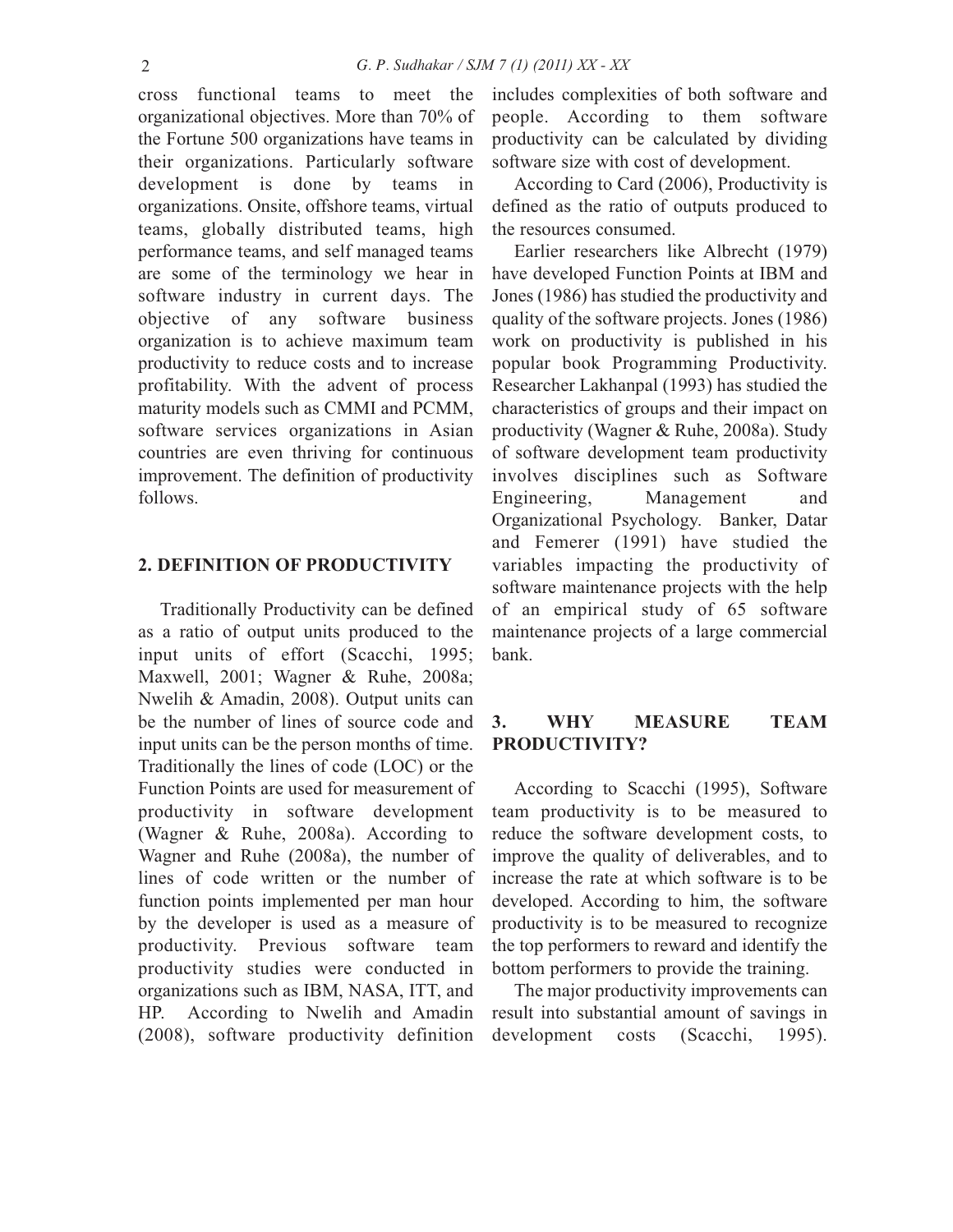Measuring productivity helps in identifying under utilized resources (Nwelih & Amadin, 2008). The study of software productivity is important because higher productivity leads to lower costs (Bouchaib & Charboneau, 2005). Bouchaib and Charboneau (2005) have studied the comparison of productivity of in-house developed projects and productivity of outsourced projects to third party with a sample of 1085 projects developed worldwide.

Krishnan, Kriebel, Kekre and Mukhopadhyay (1999) have studied the software life cycle productivity, which includes both development and maintenance costs and drivers of software team productivity and quality such as personnel capability, product size, usage of tools and software process factors. According to Banker and Kauffman (1991), software productivity can be found from the following formula.

*Productivity = (Size of Application Developed) / (Labor consumed during development)* (1)

# **4. MEASURING INDIVIDUAL PROGRAMMER'S PRODUCTIVITY**

According to Wagner and Ruhe (2008), software productivity can be measured traditionally using the lines of code or function points and the productivity is the LOC or FP produced per hour by the programmer. The productivity and cost estimation model COCOMO developed by Boehm (1981) also considers the individual programmer's productivity as a decisive role. The factors identified by Barry Boehm and team which affect software productivity and cost include programmer capability, team

cohesion, platform experience, programmer's programming languages and tools experience, software applications experience, and analyst capability.

Setting goals to the programmer, providing training, giving periodic feedback on his or her performance improves the individual productivity of programmer (Wagner & Ruhe, 2008). According to Chiang and Mookerjee (2004), improving software development productivity depends on people, technology and process.

The constraints which control the programmer productivity are the time constraints, financial constraints, software specifications, corporate environment and programming methodology (Vyhmeister, 1996). According to Vyhmeister (1996), one can use Lines of code (LOC), Function Points (FPs), and Object points (OPs) to measure the productivity of software programmer.

Individual programmer's productivity can vary between 1 to 10 times in the same experience level programmers and team productivity can have variations of a factor of 5 (White, 1999). People related issues are the critical factors of individual programmer's productivity.

According to M. Pinkowska, team productivity is dependent on individual team member's productivity and the team member's experience of success impacts his or her motivation, team cohesiveness and work atmosphere. Teams with high cohesiveness exhibit lower tension and anxiety, less variations of productivity, improved team member satisfaction, improved team communication, and commitment. Team members in cohesive teams enjoy team membership, experience low personnel turnover, and they are very productive (M. Pinkowska's Research).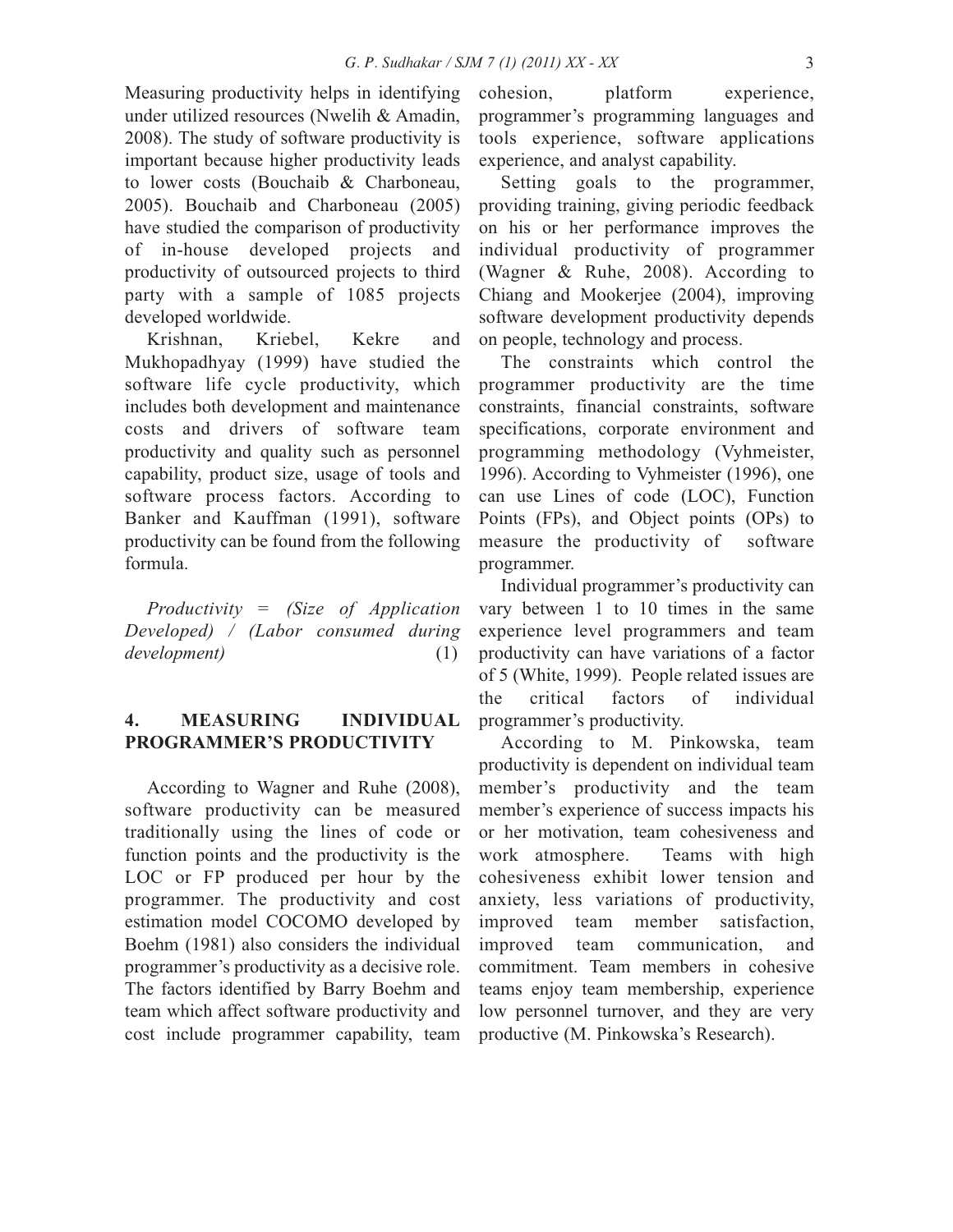| SI. | <b>Technique/Model</b>                          | Formula/Description                                                                                                                                                                                                                                                                                                                            | <b>High Lights</b>                                                                                                                                                                                     | Reference                                                       |
|-----|-------------------------------------------------|------------------------------------------------------------------------------------------------------------------------------------------------------------------------------------------------------------------------------------------------------------------------------------------------------------------------------------------------|--------------------------------------------------------------------------------------------------------------------------------------------------------------------------------------------------------|-----------------------------------------------------------------|
| No: |                                                 |                                                                                                                                                                                                                                                                                                                                                |                                                                                                                                                                                                        |                                                                 |
| 1.  | Team Productivity (P)                           | $P =$ Kilo Lines of Code/ Person months of effort                                                                                                                                                                                                                                                                                              | Further given the needed<br>staff size as "person months<br>of effort divided by project<br>time duration in months"                                                                                   | Tausworthe (1982)                                               |
| 2.  | Measurement model                               | Analysis/Design Activity Output measure =<br><b>Function Points</b><br>Coding/Testing Activity Output measure =<br>Source Lines of Code<br>Input Measure = Total Labor hours                                                                                                                                                                   | This<br>model<br>considers<br>Points,<br>Function<br>SLOC,<br>environmental variables, and<br>any deviations from the<br>project.                                                                      | Banker, Datar and<br>Kemerer (1991)                             |
| 3.  | Productivity Model and<br>Cost Model            | Mathematical Models                                                                                                                                                                                                                                                                                                                            | This Model explains the<br>impact of interaction of team<br>members and team size on<br>productivity<br>team<br>and<br>project cost.                                                                   | Tockey (1996)                                                   |
| 4.  | Model of Life Cycle<br>Productivity and Quality | Quality = $f_l$ (Personnel Capability, Usage of<br>Tools, Product Size in LOC, PROCESS, Front<br>End Resources)<br>Life Cycle Productivity = $f_2$ (Conformance<br>Quality, Personnel Capability, Usage of Tools,<br>PROCESS)<br>Life Cycle Productivity = Product size in LOC /<br>Total cost incurred in Product development and<br>support. | This<br>model<br>considers<br>variables such as personnel<br>capability, quality, software<br>process, product size in<br>LOC, Front End Resources<br>and Usage of tools.                              | Krishnan,<br>Kriebel,<br>Kekre<br>and<br>Mukhopadhyay<br>(1999) |
| 5.  | Model<br>Correlated<br>of<br>Team Behavior      | Software Team productivity = KLOC per<br>Calendar month.                                                                                                                                                                                                                                                                                       | Provides a simulation model<br>which supports correlated<br>team behavior.                                                                                                                             | Potok<br>Vouk<br>and<br>(1999)                                  |
|     | Productive Ratio $(\alpha)$                     | $\alpha = \frac{9}{6}$ of Direct Development time / % of Idle<br>time                                                                                                                                                                                                                                                                          | The<br>suggested Nogueira,<br>model<br>considered<br>productivity,<br>requirements volatility and<br>complexity.                                                                                       | Luqi,<br>Berzins and Nada<br>(2000)                             |
| 7.  | Productivity Model                              | Productivity = Number of Function Points<br>Effort in Man months                                                                                                                                                                                                                                                                               | This model considers the<br>factors such as Experience of<br>Manager,<br>Project<br>size,<br>requirements<br>ambiguity,<br>complexity, stable standards,<br>user requirements, usage of<br>tools, etc. | Blackburn, Lapre and<br>Van<br>Wassenhove<br>(2002)             |

*Table 1. Techniques/Models for measuring Software Development Team Productivity*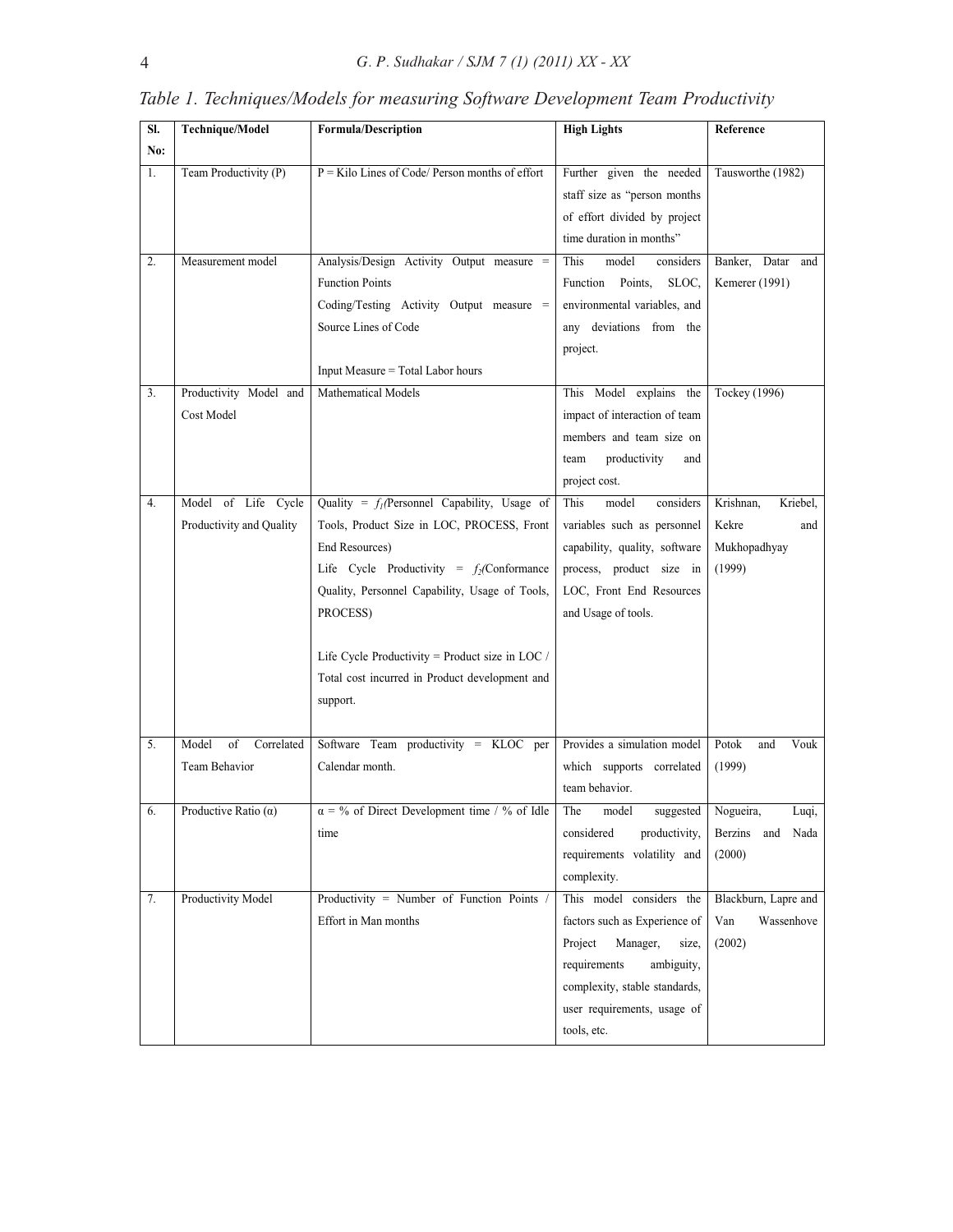| 8.  | Model<br>Simple<br>οf    | Physical Productivity = Number of LOC / man          | This model considers the             | Card (2006)        |
|-----|--------------------------|------------------------------------------------------|--------------------------------------|--------------------|
|     | Productivity             | hours or days or months                              | entities such as Product,            |                    |
|     |                          |                                                      | Sub-process,<br>Process<br><b>or</b> |                    |
|     |                          | Functional Productivity = Number of Function         | Requirements, Value, Cost,           |                    |
|     |                          | Points / Man hours or days or months                 | and Effort.                          |                    |
|     |                          |                                                      |                                      |                    |
|     |                          | Economic Productivity = Value / $Cost$               |                                      |                    |
|     |                          |                                                      |                                      |                    |
|     |                          | Where Value = $f$ (Price, Time, Quality,             |                                      |                    |
|     |                          | Functionality)                                       |                                      |                    |
| 9.  | Normalized Productivity  | $log (PDR) = 2.8400 + 0.3659$ x $log(TeamSize)$ -    | It<br>continuous<br>uses<br>two      | Jiang and Comstock |
|     | Delivery Rate (PDR)      | $0.6872$ x I(3GL) - 1.2962 x I(4GL) - 1.3225 x       | variables Average Team Size          | (2007)             |
|     |                          | $I(ApG) - 0.1627$ x $I(MR) - 0.4189$ x $I(Multi) -$  | and PDR and six categorical          |                    |
|     |                          | $0.3201 \times I$ (PC) – 0.4280 x I(OO) – 0.2812 x I | variables<br>like<br>Language        |                    |
|     |                          | (Event) + $0.7513 \times I(OO)$ : Event) - 0.2588 x  | Type, Development Type,              |                    |
|     |                          | I(Business) – 0.0805 x I(Regression) + 1.0506 x      | Platform,<br>Development             |                    |
|     |                          | I(Business:Regression)                               | Techniques,<br>Development           |                    |
|     |                          |                                                      | Case Tool Used, and How              |                    |
|     |                          |                                                      | Methodology Acquired.                |                    |
|     |                          | Normalized PDR = (Normalized Work Effort) /          |                                      |                    |
|     |                          | (Adjusted<br>Function                                |                                      |                    |
|     |                          | Points)                                              |                                      |                    |
| 10. | Software<br>Productivity | Productivity $=$                                     | This model considers factors         | Nwelih and Amadin  |
|     | model which includes     | $\mathbf n$                                          | like<br>reuse,<br>complexity,        | (2008)             |
|     | Software Reuse           | $\sum (r_i + f_i + l_i + c_i) / \sum I$              | functionality<br>length,<br>and      |                    |
|     |                          | $i=1$                                                | effort.                              |                    |
|     |                          |                                                      |                                      |                    |
|     |                          | Where                                                |                                      |                    |
|     |                          | $r_i$ = Reuse                                        |                                      |                    |
|     |                          | $f_i$ = Functionality                                |                                      |                    |
|     |                          | $l_i$ = Length                                       |                                      |                    |
|     |                          | $c_i$ = Complexity                                   |                                      |                    |
|     |                          | $\Sigma_I$ = Effort                                  |                                      |                    |

(Source: Author Compiled, 2010)

According to Blackburn, Lapre and Wassenhove (2002), the measure of productivity using number of function points divided by man months of effort is applicable irrespective of the programming language in which the project is being implemented.

According to Card (2006), the productivity of large teams is lower than the productivity of small teams. According to him, while measuring productivity labor related to engineering, management, testing and support needs to be taken into consideration.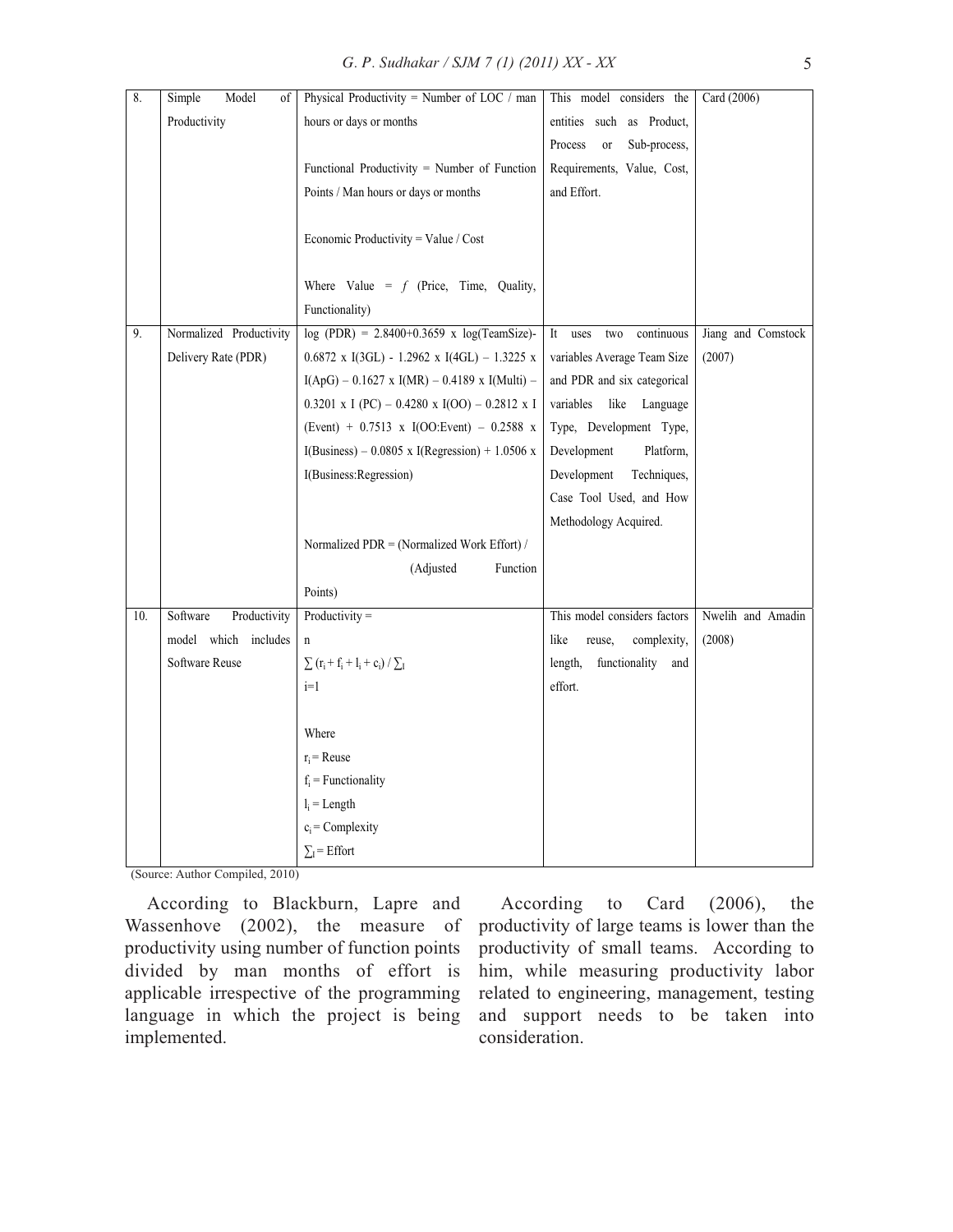According to the research done by Banker, Datar and Femerer (1987), high project quality need not necessarily reduce the software maintenance team productivity. The teams that behave in correlated fashion perform better than the teams that behave randomly (Potok & Vouk, 1999). According to Potok and Vouk (1999), weak team's productivity is less than the productivity of teams that behave randomly and the better way to handle the weak team performance is to shuffle the team members randomly. Software team performance is dependent on the human characteristics of the team (Potok & Vouk, 1999).

Currently Function points and Lines of Code are measures of software productivity (Maxwell & Forselius, 2000).

# **5. FACTORS AFFECTING THE PRODUCTIVITY**

Major changes to technologies of the project product lead to minimal productivity improvements (Scacchi, 1995). According to Scacchi (1995), some of the factors facilitate high software team productivity include substantial computing infrastructure, software engineering tools and techniques such as rapid prototyping tools, software testing tools, e-mail, document management systems, object oriented programming languages, and configuration management systems. The attributes such as well organized project teams, experienced programmers, and different team work structures facilitate the high software team productivity.

The product, process and production setting characteristics affect the software productivity of individual programmer as well as software development team (Scacchi, 1995). User participation, experience of the programmer with the programming language and program design constraints are the factors affecting the software productivity (Wagner & Ruhe, 2008a). According to Wagner and Ruhe (2008a), soft factors such as team culture, team identity, team cohesion, support for innovation, turnover, and team communication affect the software team productivity.

Average team size, programming language used (3GL or 4GL), development platform and development techniques have impact on software team productivity (Jiang & Comstock, 2007). Team size has impact on team productivity and project costs (Tockey, 1996).

According to Potok and Vouk (1999), strong teams have high productivity over all the assigned tasks where as weak teams have low productivity over all assigned tasks. It was also proven by Vijayashree and Jagdischchandra (2011) and by Kuye and Sulaimon (2011). Software reuse can be used to improve the software team productivity (Nwelih & Amadin, 2008). Large team size reduces the software development productivity (Blackburn, Lapre & Wassenhove, 2002). According to Blackburn, Lapre and Wassenhove (2002), project complexity increases the team size and team size decreases the team productivity significantly. They have studied 117 software projects provided by the Software Technology Transfer Finland. According to Banker and Kauffman (1991), experience of the programmer has impact on the productivity of software maintenance projects.

According to the research done by Blackburn, Lapre and Wassenhove (2002), experience of the project manager and project size increases the team productivity.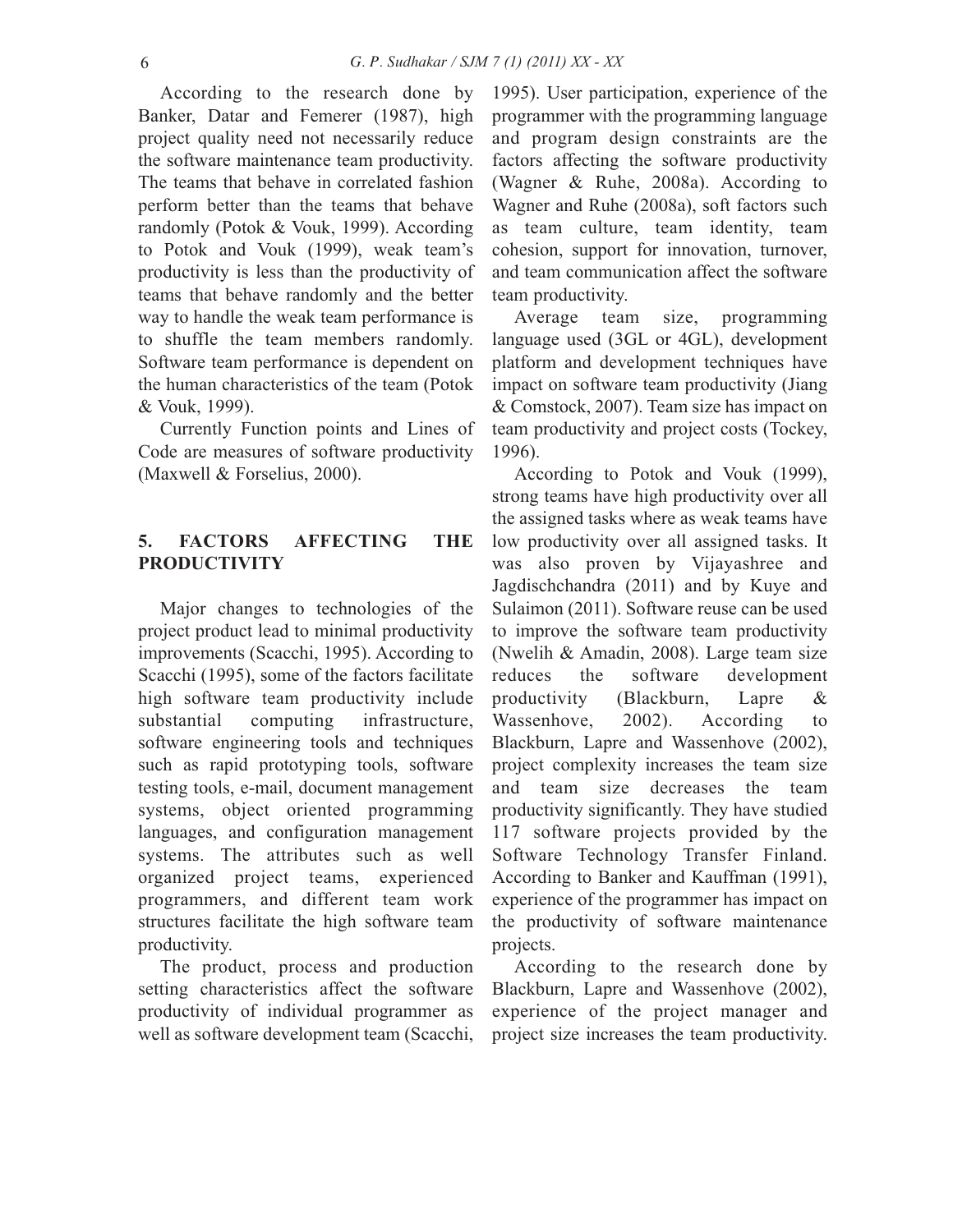According to them, change in user requirements and usage of tools significantly decreases the software development team productivity. Banker, Datar and Femerer (1991) have examined the effects of project team member ability, application experience, system quality, hardware and methodological tools on software maintenance team productivity.

According to Banker, Datar and Femerer (1987), the environmental variables affecting the software team productivity are project management, personnel, user and technical environment. According to them personnel variables critically impact the productivity of software project teams. According to Banker and Kauffman (1991), reuse is the major factor affecting the software development productivity.

According to Agrell and Gustafson (1994), team climate consists of vision, participative safety, team orientation, and support for excellence have impact on team productivity. They have used Team Climate Inventory (TCI) developed by the Anderson and West for finding the team climate and productivity of Swedish work-groups. Wagner and Ruhe (2008) have derived some soft factors which affect the software development team's productivity. They are team identity, personnel turnover, team cohesion, team communication, clear goals and support for innovation. Support for innovation as a factor affecting the team productivity has been proved by the study of Agrell and Gustafson (1994) on Swedish work teams.

Premraj, Shepperd, Kitchenham and Forselius (2005) have identified the factors such as task difficulty, interaction with customer, skills of project team, and non functional requirements such as performance and dependability impact the software team productivity. According to Premraj, Shepperd, Kitchenham and Forselius (2005) research, productivity varies from company to company and business sector to business sector. Within the same company different business sectors can have different productivity levels and productivity is also dependent on year and hardware.

The factors affecting the software development team productivity are the system construction time and coordination efforts (Chiang & Mookerjee, 2004). This is because if the system construction time is less, team size increases and if team size increases productivity per programmer reduces. Organizational structure, internal politics, organization size, team morale, and physical facilities have impact on the software team productivity (Vyhmeister, 1996). According to Jiang, Naude and Comstock (2007), software team productivity variations are because of average team size and the unbalanced usage of programming languages (3GLs or 4GLs).

Product characteristics, people, process, and technology have impact in the software development time and product outcome (White, 1999). People factors affecting the software development team productivity are the staffing, motivation and work environment. According the M. Pinkowska's research, team cohesiveness has impact on software team productivity.

According to Comstock, Jiang and Naude (2007), fourth generation programming languages give more productivity than third generation programming languages. According to Teasley, Covi, Krishnan, and Olson (2000), teams in warrooms give double the productivity than the normal teams. According to their research team collocation increases the software team productivity.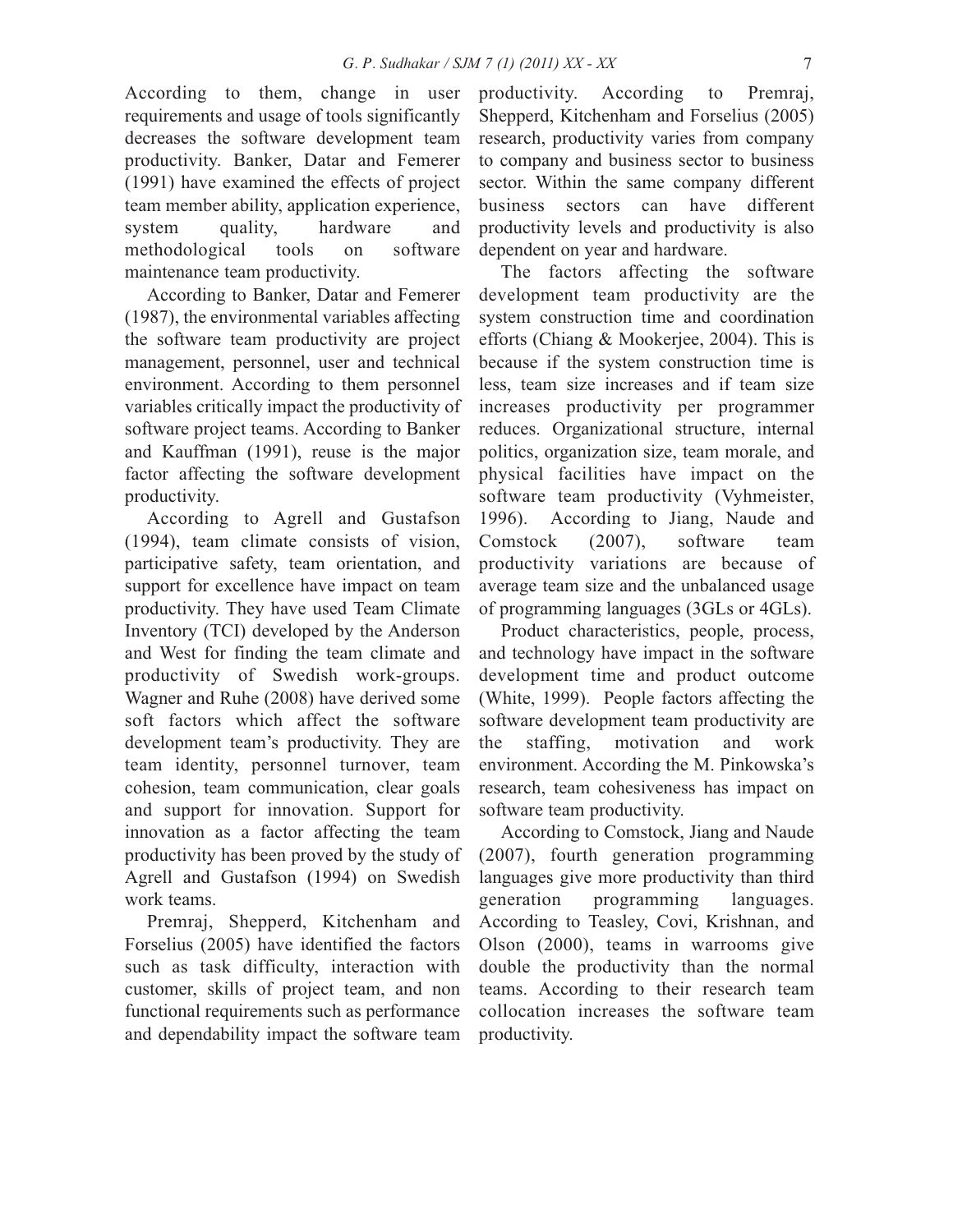# **6. OTHER PRODUCTIVITY MEASUREMENTS**

Traditionally SLOC and Function points are used as units of software team productivity. Other measures such as use case points, object points and feature points are also used in some of the IT organizations. These new measures kept in mind the object orientation, extendibility and reusability in finding the software team productivity.

## **7. CONCLUSION**

The definition of productivity and why to measure software productivity have been explained. The productivity measures such as SLOC, KLOC and Function points are discussed. The models and techniques related to software development team productivity are tabulated. The factors affecting the software development team productivity are explained. Other productivity measures such as Use Case points, object points, feature points are mentioned. Further research can be done on finding the soft factors affecting the software development team productivity.

The productivity measured can be improved. An organization working on the factors affecting the software development team's productivity can improve the overall organizational productivity. Organizational productivity is dependent on individual and team productivity. Thus improving software development team's productivity results into improved organizational productivity. The productivity improvement is part of team development. Hence, one should try to increase the productivity of software development teams resulting into the better organizational productivity and performance.

#### **References**

Abdel-Hamid, T. K., & Madnick, S. E. (1989) Lessons Learned from Modeling the Dynamics of Software Development, Communications of the ACM, 32(12), December 1989.

Agrell, A., & Gustafson, R. (1994) The Team Climate Inventory (TCI) and group innovation: a psychometric test on a Swedish sample of work groups. Journal of Occupational and Organizational Psychology, 67:143-151.

Albrecht, A.J. (1979) Measuring Development Productivity. Proceedings of the Joint SHARE/GUIDE/IBM Application Development Symposium, pp. 83-92.

Banker, R. D., Datar, S. M., & Kemerer, C. F. (1987) Factors Affecting Software Maintenance Productivity: An Exporatory Study. Proceedings of the International Conference on Information Systems, December 1987.

Banker, R. D., Datar, S. M., & Kemerer, C. F. (1991) A Model to Evaluate Variables Impacting the Productivity of Software Maintenance Projects. Management Science, 37(1), January 1991.

Banker, R. D., & Kauffman, R. J. (1991) Reuse and Productivity in Integrated Computer-Aided Software Engineering: An Empirical Study. MIS Quarterly, September 1991, 14(3):374-401.

Blackburn, J. D., Lapre, M. A., & Van Wassenhove, L. N. (2002) Brooks' Law Revisited: Improving Software Productivity by Managing Complexity. Vanderbilt University Working paper 2002-85.

Boehm, B. (1981). Software Engineering Economics. Englewood Cliffs, New Jersey, USA: Prentice Hall.

Bouchaib, B., & Charboneau, R. (2005) An Evaluation of Productivity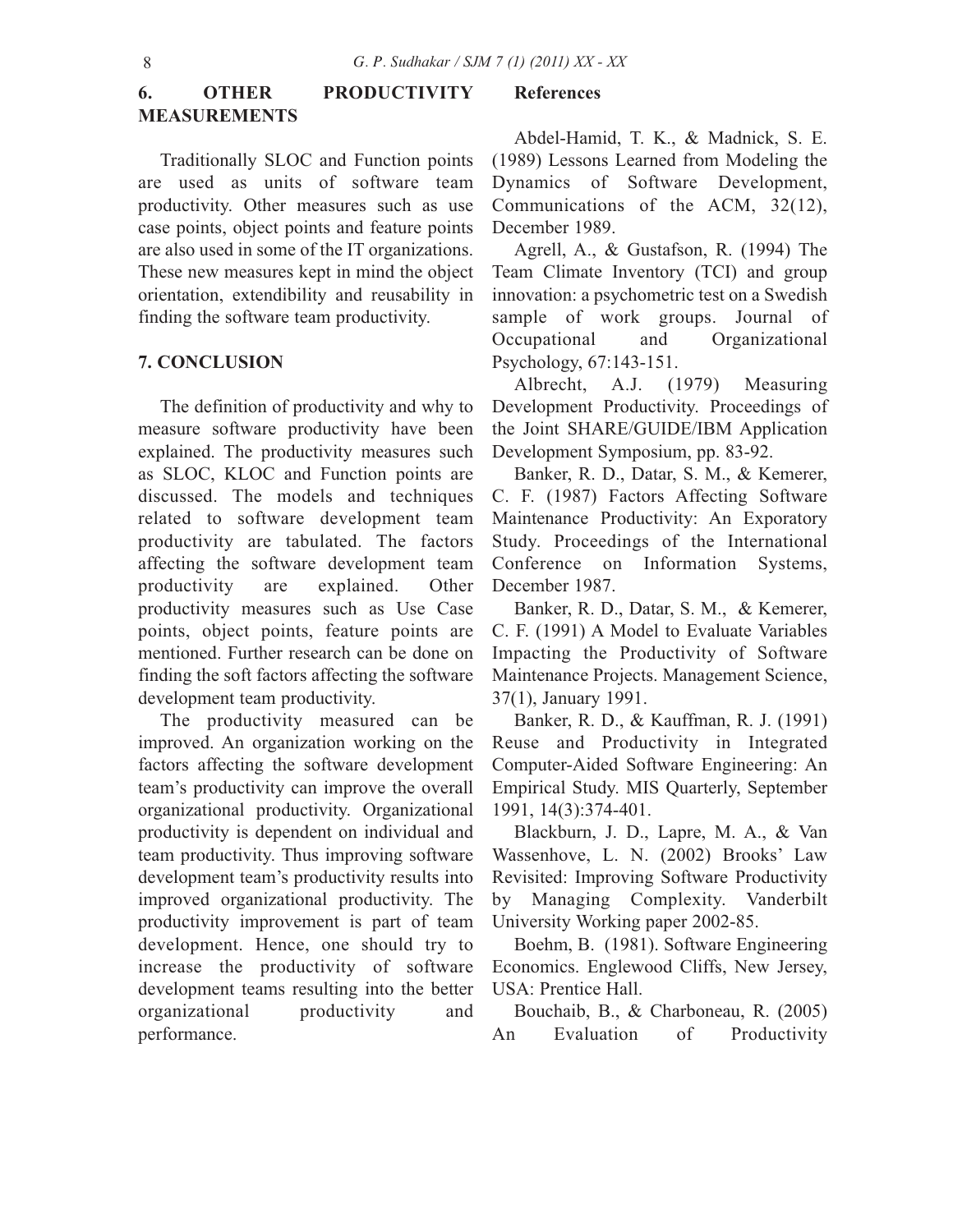#### **МЕРЕЊЕ ПРОИЗВОДНОСТИ ТИМОВА ЗА РАЗВОЈ СОФТВЕРА**

**G. P. Sudhakara\*, Ayesha Farooqb, Sanghamitra Patnaikc**

*aEngineering Staff College of India, Gachibowli, Hyderabad, A.P., India, 500034 bAligarh Muslim University, Aligarh, U.P., India*

*cAdvanced Centre for American Studies (ACAS), Osmania University Centre for International Programmes (OUCIP), Osmania University, Hyderabad, A.P., India*

#### **Извод**

Овај рад даје исцрпни литературни преглед техника и модела доступних за мерење продуктивности тимова за развој софтвера. Дискутовани су дефиниција продуктивности, мерење индивидуалне продуктивности програмера и мерење продуктивности тимова за развој софтвера. Засновано на литературном прегледу утврђено је да мерење продуктивности тимова за развој софтвера може да се учини употребом SLOC (Source Lines of Code), функционалних тачака, употребом кључних тачака, објектних тачака, и особинских тачака. Секундарни резултати истраживања индицирају да су величина тима, време одговора, комплексност задатака, клима у тиму као и кохезија тима од великог значаја на продуктивност. Проучена је листа фактора који утичу на продуктивност тимова за развој софтвера.

*Kључне речи:* Продуктивност софтвера, Продуктивност тимова, Фактори продуктивности, Тимови за развој софтвера, Пројекти за менаџмент информатичких тимова

Measurements of Outsourced Software Development Projects: An Empirical Study. Proceedings of the 2<sup>nd</sup> Software Measurement European Forum, SMEF 2005, March 16-18, 2005, Rome, Italy. Card, D. N. (2006). The Challenge of Productivity Measurement. Proceeding of Pacific Northwest Software Quality Conference, Portland, OR, 2006. Chiang, I. R., & Mookerjee, V. S. (2004) Improving Software Team Productivity. Communications of the ACM, 47(5), May 2004. Science, Engineering and Technology, Volume 34, 2007. Fredrick, P.B. (1995). The Mythical Man Jiang, Z., & Comstock, C. (2007). The January 2007. Jiang, Z., Naude, P., & Comstock, C.

Comstock, C., Jiang, Z., & Naude, P. (2007) Strategic Software Development: Productivity Comparisons of General Development Programs. World Academy of

Month: Essays on Software Engineering Second Edition, Addison-Wesley. July 1995.

Factors Significant to Software Development Productivity. World Academy of Science, Engineering and Technology, Volume 25,

(2007). The Variation of Software Development Productivity 1995-2005. World Academy of Science, Engineering and Technology, Volume 27, 2007.

Jones, C. (1986). Programming Productivity, McGraw-Hill. January 1986.

Krishnan, M.S., Kriebel, C.H., Kekre, S.,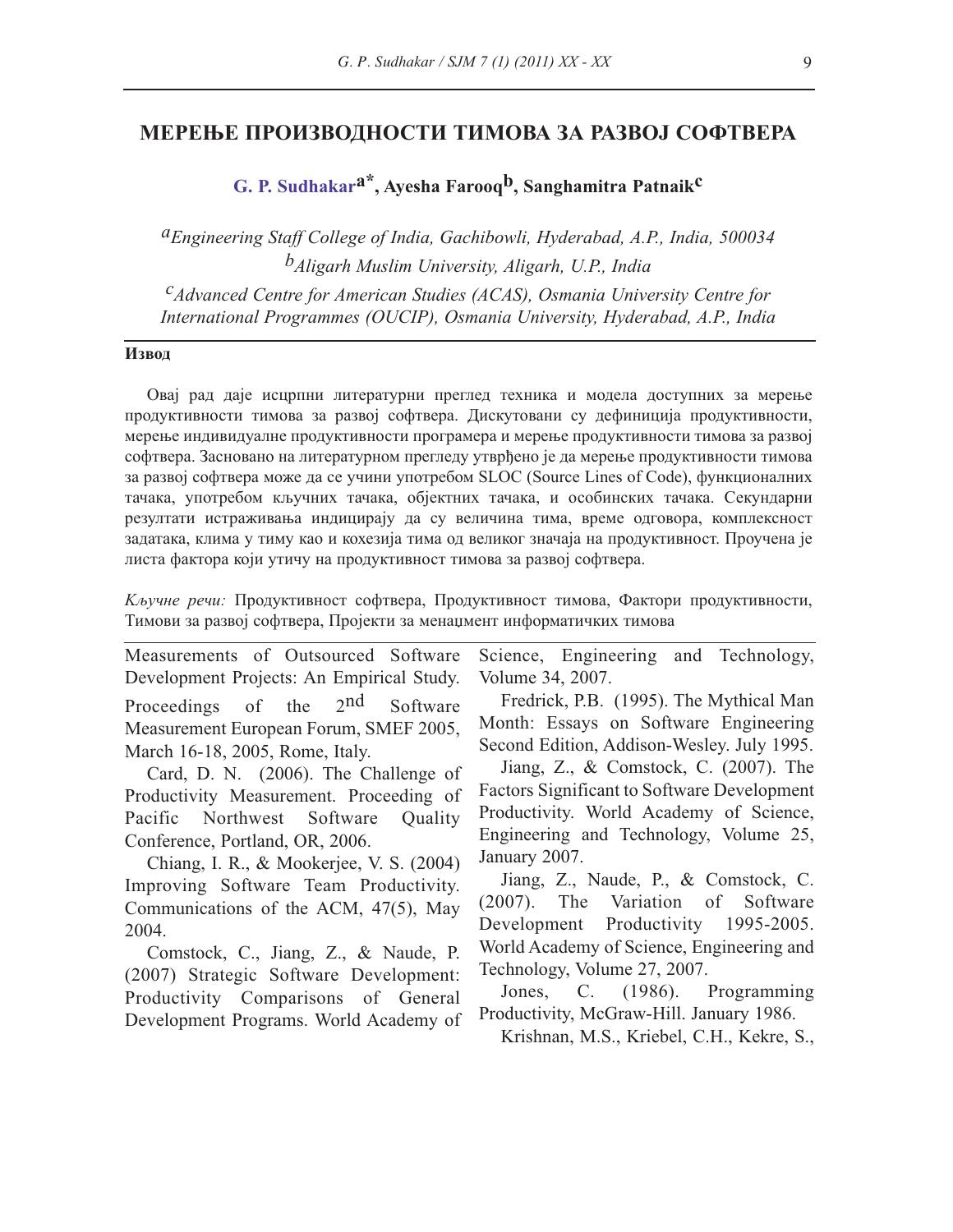& Mukhopadhyay, T. (2000) An Empirical Analysis of Productivity and Quality in Software Products. Management Science, 46(6):745-759.

Kuye, O. L. & Sulaimon, A. H. A.(2011) Employee involvement in decision making and firms performance in the manufacturing sector in Nigeria. Serbian Journal of Management, 6 (1): 1-15.

Lakhanpal, B. (1993) Understanding the Factors influencing the Performance of Software development groups: An exploratory group level analysis. Information and Software Technology, 35(8): 168-173.

Little, T. (2004). Value Creation and Capture: A model of the Software Development Process. IEEE Software, May/June 2004.

Maxwell, K. D. (2001). Collecting Data for Comparability: Benchmarking software Development Productivity. IEEE Software, September/October 2001.

Maxwell, K. D., & Forselius, P. (2000). Benchmarking Software Development Productivity. IEEE Software, January/February 2000.

Nogueira, J. C. , Luqi, V. Berzins & Nada, N. (2000). A Formal Risk Assessment Model for Software Evolution. Paper Presented at Second International Workshop on Economics-Driven Software Engineering (EDSER-2), Limerick, Ireland, June 6, 2000.

Nwelih, E., & Amadin, I.F. (2008) Modeling Software Reuse in Traditional Productivity Model. Asian Journal of Information Technology, 7(11):484-488.

Pinkowska, M. (Undated). IT Software Project Management: Impact of Team Cohesiveness on Productivity and Performance. Available online at http://www.lent.ch/pdf\_diverse/Pinkowskacohesiveness.pdf (Accessed on 02-Mar-

2010).

Potok, T. E., & Vouk, M. A. (1999). A Model of Correlated Team Behavior in a Software Development Environment. Proceedings of IEEE Symposium on Application-specific Systems and Software Engineering and Technology, ASSET' 99, 1999, Richardson, TX.

Premraj, R., Kitchenham, B., Shepperd, M. & Forselius, P. (2005). An Empirical Analysis of Software Productivity over Time. 11th IEEE International Symposium on Software Metrics, 2005.

Scacchi, W. (1995). Understanding Software Productivity. Article in software Engineering and Knowledge Engineering: Trends for the Next Decade edited by D.Hurley, Vol. 4, World Scientific Press, 1995.

Tausworthe, R. C. (1982). Staffing Implications of Software Productivity Models. TDA Progress Report 42-72, October-December 1982.

Teasley, S., Covi, L., Krishnan, M. S., & Olson, J. S. (2000). How does Radical Collocation Help a Team Succeed?. Proceedings of the 2000 ACM Conference on Computer Supported Cooperative Work, Philadelphia, Pennsylvania, USA, pp. 339- 346.

Tockey, S. (1996). The Effect of Team Size on Team Productivity and Project Cost. Lecture notes of Software Project Management, CSSE-515, Seattle University, Winter 2000.

Vijayashree, L., & Jagdischchandra, V. (2011). Locus of control and job satisfaction: PSU employees. Serbian Journal of Management, 6(2): 193-203.

Vyhmeister, R. (1996). Programmer Productivity. Available online at http://www.andrews.edu/~vyhmeisr/papers/ progprod.html (Accessed on 02-Mar-2010).